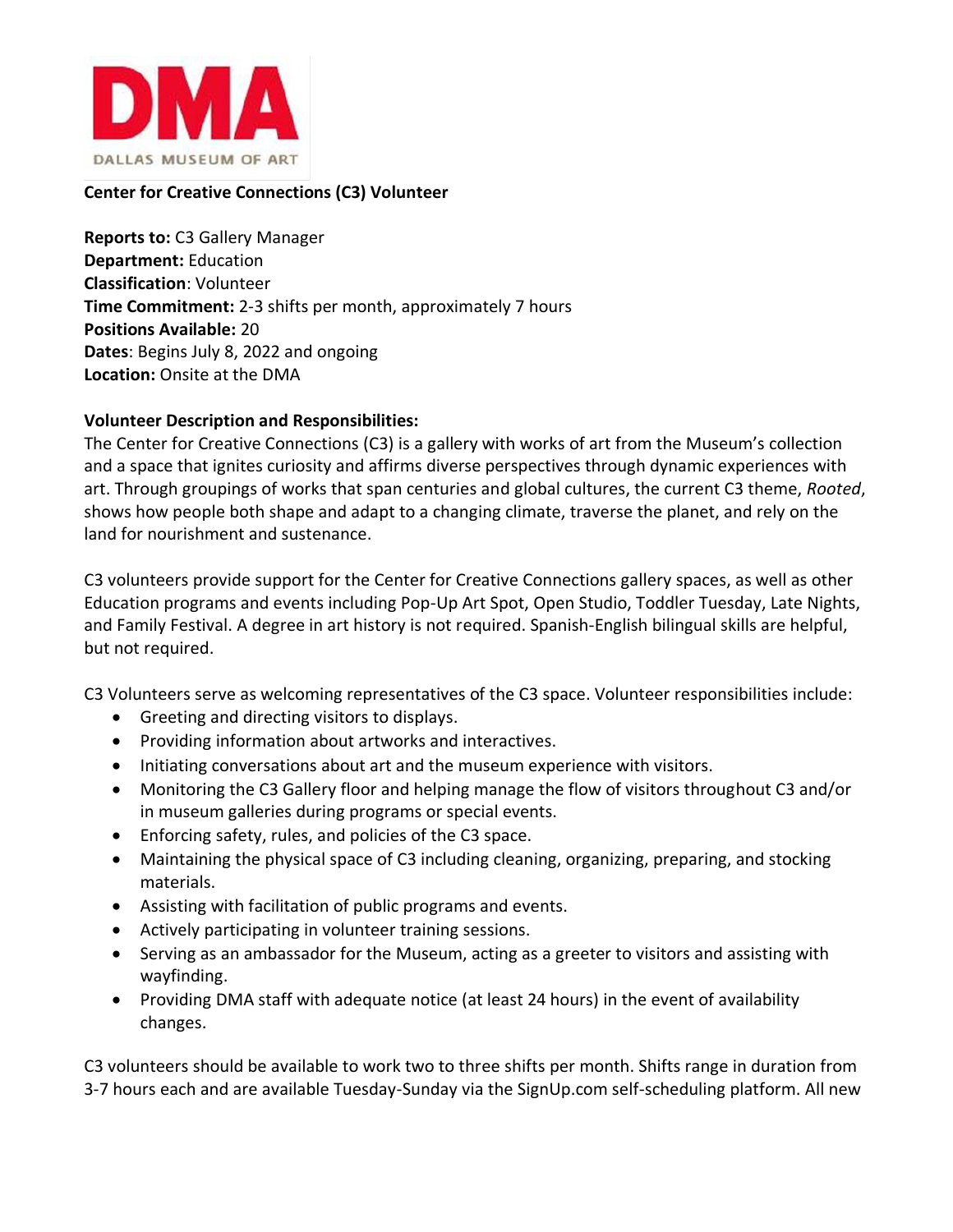

C3 volunteers will be required to complete new volunteer orientation including a C3 overview and tour and procedures training.

C3 volunteers will receive complimentary parking in the DMA garage and admission to exhibitions on the day of scheduled volunteer service days. All volunteers are required to undergo a DMA background check and log their service hours for volunteer records and reports. Volunteers will be required to attend a training session tentatively scheduled for July 8, more details will be provided to selected volunteers as the date approaches.

### **Knowledge, Skills, and Abilities:**

- Volunteers must be 18 or older
- Ability to lead work two to three 3-7 hour shifts per month
- Demonstrated commitment to engaging people of various ages, backgrounds, and abilities in past work, volunteer, and/or academic experience.
- Ability to use technology to access the SignUp.com platform and sign up for shifts
- Ability to commute to the DMA for training and volunteer service
- Ability to handle multiple tasks, working effectively and efficiently under pressure
- Ability to lift up to 25 lbs., bend, stoop, walk, speak, and stand for up to 3-7 hours a day
- Ability to complete an online background check
- Excellent communication and interpersonal skills
- Excellent customer service skills

# **DMA Mission**

The Dallas Museum of Art is a space of wonder and discovery where art comes alive.

The DMA will:

- Place art and our diverse communities at the center around which all activities radiate.
- Pursue excellence in collecting and programming, present works of art across cultures and times, and be a driving force in contemporary art.
- Strengthen our position as a prominent, innovative institution, expanding the possibilities of learning and creativity.

### **DMA Core Values**

- Act with Integrity: Be open, honest, and ethical.
- Communicate Openly: Be constructive, transparent, and respectful.
- Build Inclusivity: Diverse backgrounds make us stronger.
- Join Forces: Support collaboration and unity.